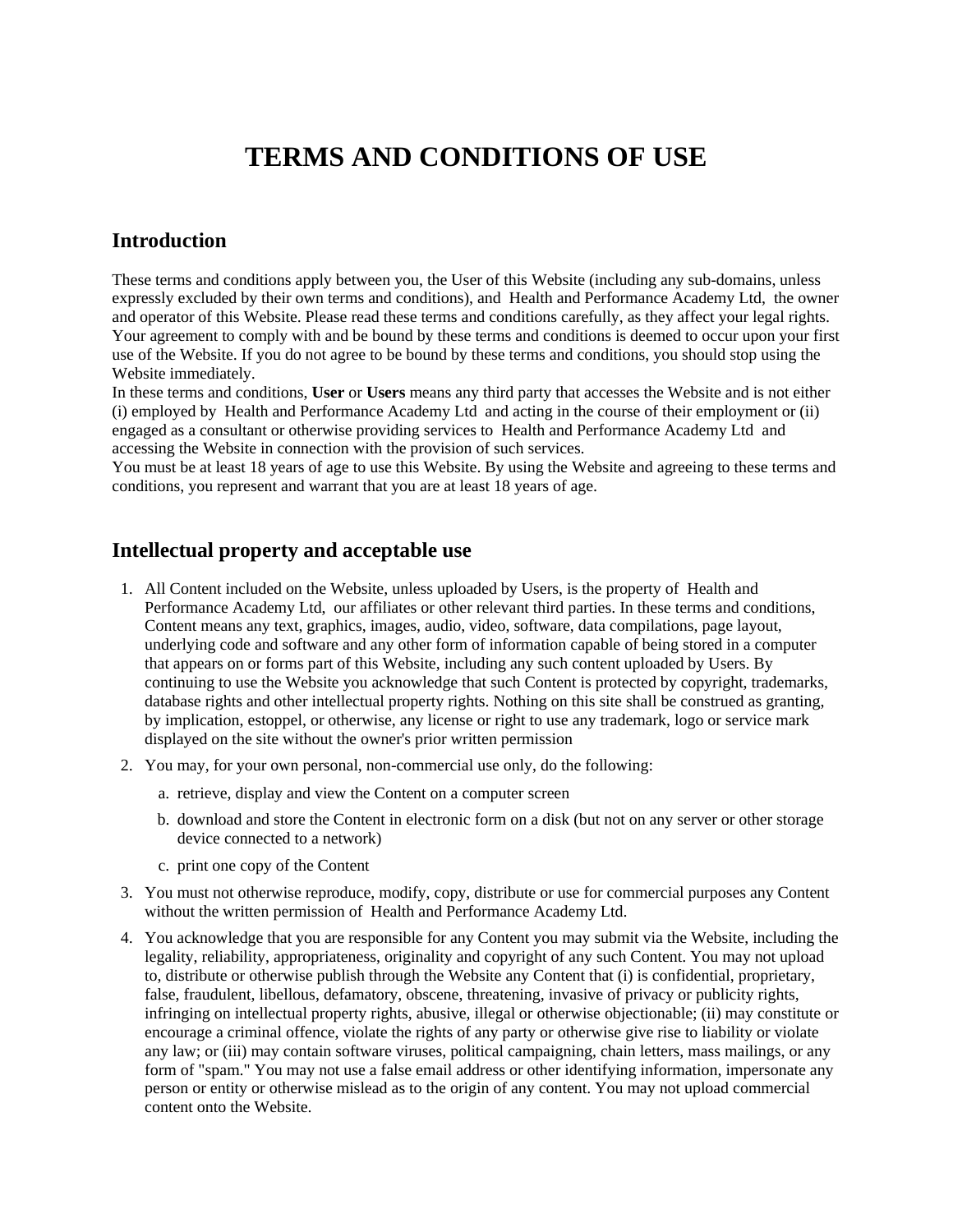5. You represent and warrant that you own or otherwise control all the rights to the Content you post; that the Content is accurate; that use of the Content you supply does not violate any provision of these terms and conditions and will not cause injury to any person; and that you will indemnify Health and Performance Academy Ltd for all claims resulting from Content you supply.

## **Prohibited use**

- 6. You may not use the Website for any of the following purposes:
	- a. in any way which causes, or may cause, damage to the Website or interferes with any other person's use or enjoyment of the Website;
	- b. in any way which is harmful, unlawful, illegal, abusive, harassing, threatening or otherwise objectionable or in breach of any applicable law, regulation, governmental order;
	- c. making, transmitting or storing electronic copies of Content protected by copyright without the permission of the owner.

# **Registration**

- 7. You must ensure that the details provided by you on registration or at any time are correct and complete.
- 8. You must inform us immediately of any changes to the information that you provide when registering by updating your personal details to ensure we can communicate with you effectively.
- 9. We may suspend or cancel your registration with immediate effect for any reasonable purposes or if you breach these terms and conditions.
- 10. You may cancel your registration at any time by informing us in writing to the address at the end of these terms and conditions. If you do so, you must immediately stop using the Website. Cancellation or suspension of your registration does not affect any statutory rights.

### **Password and security**

- 11. When you register on this Website, you will be asked to create a password, which you should keep confidential and not disclose or share with anyone.
- 12. If we have reason to believe that there is or is likely to be any misuse of the Website or breach of security, we may require you to change your password or suspend your account.

### **Links to other websites**

- 13. This Website may contain links to other sites. Unless expressly stated, these sites are not under the control of Health and Performance Academy Ltd or that of our affiliates.
- 14. We assume no responsibility for the content of such Websites and disclaim liability for any and all forms of loss or damage arising out of the use of them.
- 15. The inclusion of a link to another site on this Website does not imply any endorsement of the sites themselves or of those in control of them.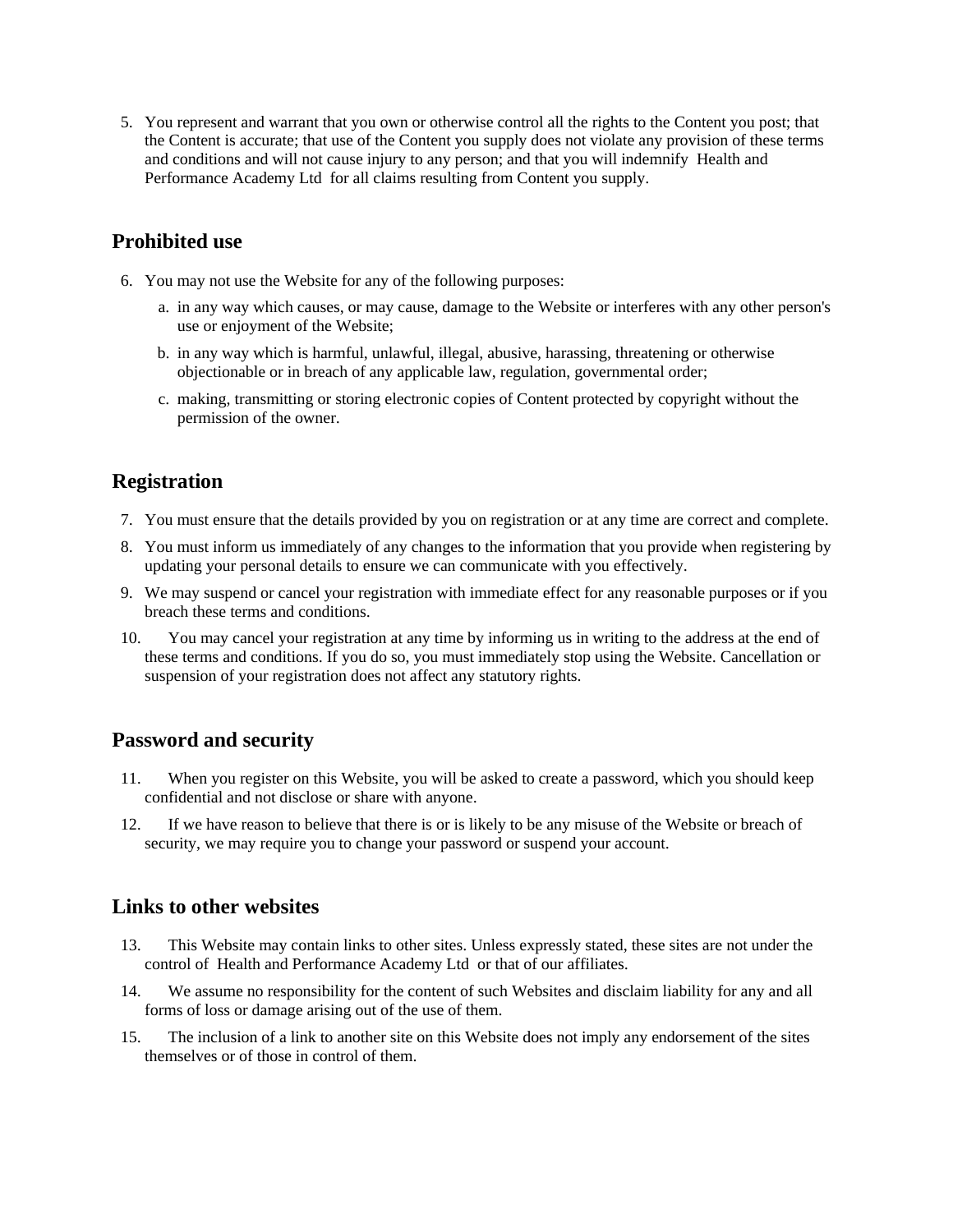#### **Privacy Policy and Cookies Policy**

16. Use of the Website is also governed by our Privacy Policy and Cookies Policy, which are incorporated into these terms and conditions by this reference. To view the Privacy Policy and Cookies Policy, please click on the following: www.healthandperformanceonline.co.uk/privacy-policy and www.healthandperformanceonline.co.uk/privacy-policy.

### **Availability of the Website and disclaimers**

- 17. Any online facilities, tools, services or information that Health and Performance Academy Ltd makes available through the Website (the **Service**) is provided "as is" and on an "as available" basis. We give no warranty that the Service will be free of defects and/or faults. To the maximum extent permitted by the law, we provide no warranties (express or implied) of fitness for a particular purpose, accuracy of information, compatibility and satisfactory quality. Health and Performance Academy Ltd is under no obligation to update information on the Website.
- 18. Whilst Health and Performance Academy Ltd uses reasonable endeavours to ensure that the Website is secure and free of errors, viruses and other malware, we give no warranty or guaranty in that regard and all Users take responsibility for their own security, that of their personal details and their computers.
- 19. Health and Performance Academy Ltd accepts no liability for any disruption or non-availability of the Website.
- 20. Health and Performance Academy Ltd reserves the right to alter, suspend or discontinue any part (or the whole of) the Website including, but not limited to, any products and/or services available. These terms and conditions shall continue to apply to any modified version of the Website unless it is expressly stated otherwise.

# **Limitation of liability**

- 21. Nothing in these terms and conditions will: (a) limit or exclude our or your liability for death or personal injury resulting from our or your negligence, as applicable; (b) limit or exclude our or your liability for fraud or fraudulent misrepresentation; or (c) limit or exclude any of our or your liabilities in any way that is not permitted under applicable law.
- 22. To the extent that the Website and Content are provided free of charge, we will not be liable to you for any loss or damage of any kind.
- 23. We will not be liable to you in respect of any losses arising out of events beyond our reasonable control.
- 24. To the maximum extent permitted by law, Health and Performance Academy Ltd accepts no liability for any of the following:
	- a. any business losses, such as loss of profits, income, revenue, anticipated savings, business, contracts, goodwill or commercial opportunities;
	- b. loss or corruption of any data, database or software;
	- c. any special, indirect or consequential loss or damage.

#### **General**